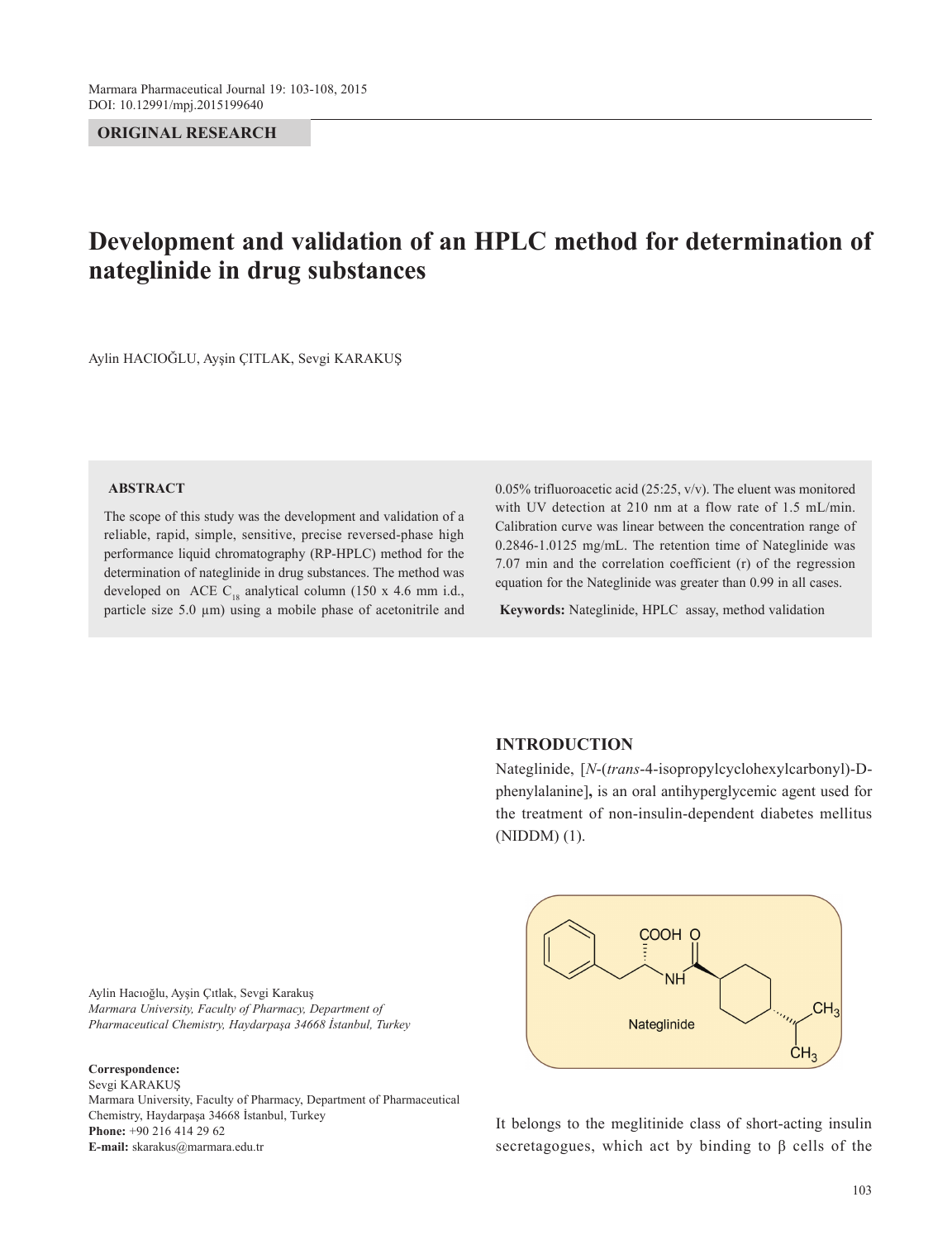pancreas to stimulate insulin release. Nateglinide is an amino acid derivative that induces an early insulin response to meals decreasing postprandial blood glucose levels. Activity of nateglinide is dependent on the presence functioning β cells and glucose.

In contrast to sulfonylurea insulin secretatogogues, nateglinide has no effect on insulin release in the absence of glucose. Rather, it potentiates the effect of extracellular glucose on ATP-sensitive potassium channel and has little effect on insulin levels between meals and overnight (2). As such, nateglinide is more effective at reducing postprandial blood glucose levels than fasting blood glucose levels and requires a longer duration of therapy (approximately one month) before decreases in fasting blood glucose are observed.

The insulinotropic effect of nateglinide is highest at intermediate glucose levels (3 to 10 mmol/L) and it does not increase insulin release already stimulated by high glucose concentrations (greater than 15 mmol/L) (3,4).

Nateglinide appears to be selective for pancreatic β cells and does not appear to affect skeletal or cardiac muscle or thyroid tissue. After oral administration, nateglinide is rapidly absorbed and peak plasma concentrations are reached after 0.5/1.0 h. The elimination of the substance is fast, with a half-life of approximately 1.4 h. Nateglinide is extensively metabolized in the liver and excreted in urine (83%) and feces (10%). The major metabolites possess less activity than the parent compound. One minor metabolite, the isoprene, has the same potency as its parent compound  $(5,6)$ .

Several analytical methods have been developed for the separation and quantification of nateglinide from different matrices (7). For the determination of nateglinide in human plasma, high performance liquid chromatographic analysis with UV detection  $(8,9)$ , LC-MS  $(10)$ , coumarin-type fluorescent detection (6), and HPTLC/TLC methods (11) were reported. Spectrophotometric methods also have been reported for determination of nateglinide in bulk drug and in tablets (12).

Up to now, only a few methods have been developed that focus on the identification and determination of nateglinide in bulk drug and dosage forms and also in biological matrices. The aim of our present work was to develop and validate a new simple, rapid, selective, cost effective HPLC method for determination of nateglinide drug substances.

# **EXPERIMENTAL**

### **Chemicals and Reagents**

Trifluoroacetic acid was analytical grade and Acetonitrile was HPLC gradient grade and they were supplied from

Merck (Germany). High purity water was prepared using Sartorius arium® RO 613L purification system.

## **Apparatus and Chromatographic Condition**

The liquid chromatographic system, used in the present study, consisted of an Agilent Technologies (Waldbronn, Germany) 1200 series instrument equipped with a quaternary solvent system, an Agilent series UV detector and Agilent 1200 model online degasser. An Agilent ALS autosampler with a 100 µL sample loop was used for the injection of analytes. Chromatographic data were collected and processed using Agilent Chemstation software, The separation was conducted at ambient temperature, on a reversed phase ACE  $C_{18}$  column (150 x 4,6 mm; 5 µm particle size). All experiments were employed in the isocratic mode. The mobile phase was prepared by mixing acetonitrile and 0.05% trifluoroacetic acid (25:25,  $v/v$ ) at a flow rate of 1.5 mL/ min. The mobile phase was filtered through Millipore 0.45 µm membrane filter and degassed by sonication. Injection volume was set to 10 µL for the assay method. UV detection of the analytes was carried out at 210 nm.

## **Preparation of standard and test solutions**

For the preparation of the standard solutions, 7.71 mg, 8.68 mg, 11.51 mg, 14.51 mg, 17.25 mg and 20.31 mg nateglinide was transferred into a 100.0 mL volumetric flasks. Nateglinide was dissolved by using (mixture of acetonitrile and water  $(11:9, v/v)$  and sonicated for 10 min. They were diluted to their volumes with diluent and they were mixed. They were filtered through Millipore 0.45 µm PVDF filter and injected to the HPLC system. For the preparation of the test solutions, 14,50 mg of sample was accurately weighed into a 20.0 mL volumetric flask. It was dissolved with diluent and sonicated for 10 min. It was diluted to its volume with diluent, mixed and filtered through Millipore 0.45 µm PVDF filter.

### **RESULTS AND DISCUSSION**

#### **Development of the chromatographic method**

For the development of the chromatographic method, the relevant assay for nateglinid tablets existing in USP Pharmacopoeia was used. However, by using the column reported in the pharmacopoeial method, retention time for nateglinide peak was reported as 10 minutes. By changing the brand of column (Waters to ACE) and mobile phase composition (acetonitrile and 0.05% trifluoroacetic acid ratio (23:27) to (25:25),  $(v/v)$ ) of the method improved the retention time the peak was obtained at 7 minutes. Analysis was carried out in a shorter analysis time.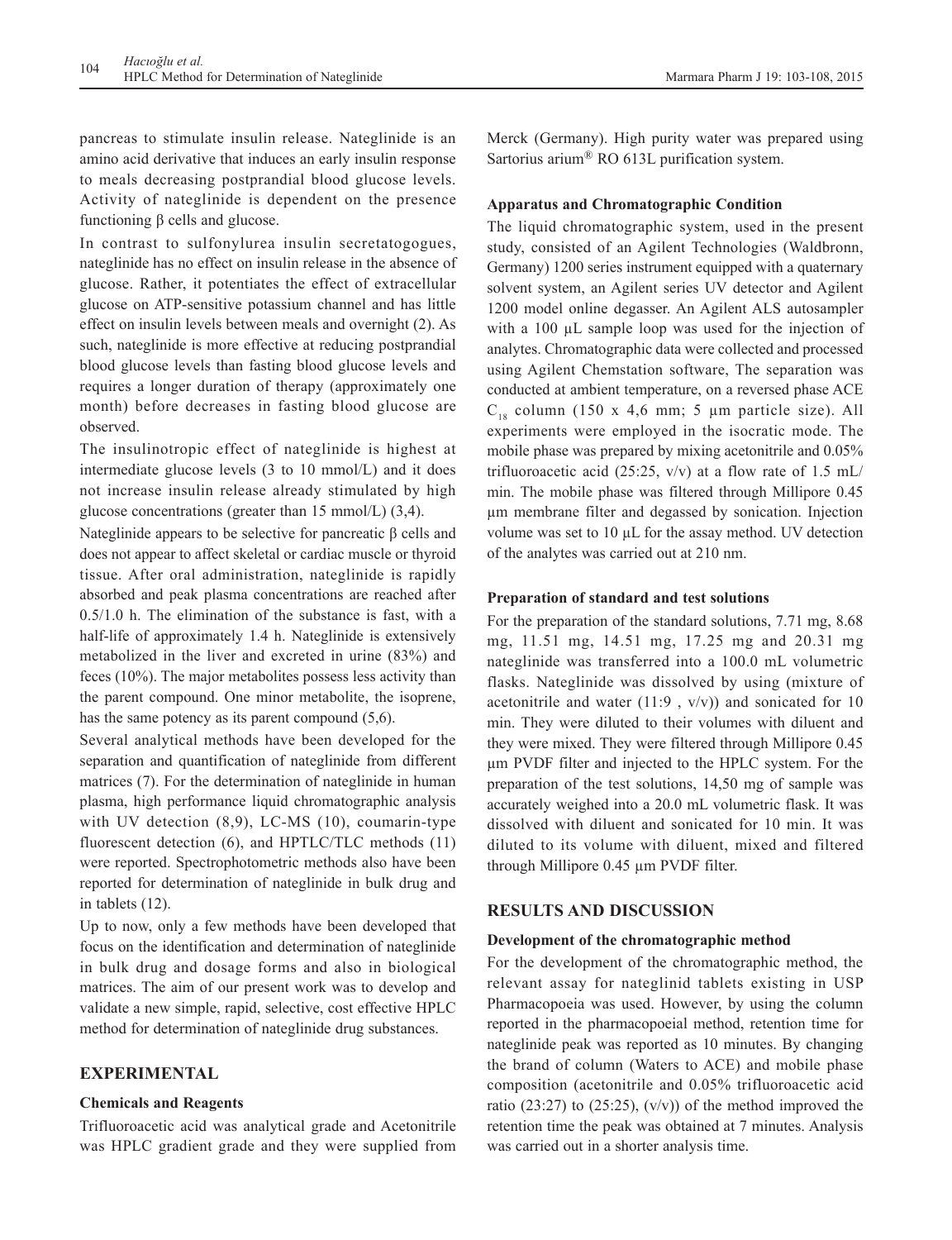#### **Validation of the proposed method**

The aim of method validation was to confirm that the present method was suitable for its intended purpose as described in ICH guidelines  $Q2(R1)$  (13). The decribed method has been extensively validated in terms of system suitability, specificity, linearity, accuracy, precision (system precision, method precision and intermediate precision), robustness and solution stability.

#### Specificity

The specificity of an analytical method is its ability to measure accurately and specifically the analyte in the presence of components that may be expected to be present in the sample matrix.

To investigate the specificity of the analytical method, the blank has been injected into the chromatographic system. In the obtained chromatogram, no peaks has been observed in the same retention times as of nateglinide as presented in the chromatogram below (**Figure 1**).



**Figure 1**. Blank chromatogram (Diluent: mixture of acetonitrile and water  $(11:9, v/v)$ 

Simultaneously, the test solutions that were prepared by using drug substance and have been injected into the chromatographic system. The retetion time was found 7.07 min for nateglinide and chromatogram was shown in **Figure 2**.



**Figure 2.** Sample chromatogram (14.58 mg of sample to be examined, accurately weighed, into a 20.0 mL volumetric flask. Dissolve with diluent and sonicate for 10 min. Dilute to volume with diluent, mix and filtered through Millipore 0.45 µm PVDF filter.)

## Linearity (Calibration curve)

The linearity of an analytical method is its ability to elicit

test results that are directly or a well-defined mathematical transformation, proportional to the concentration of analyte in samples within a given range.

Linearity of the method has been investigated by injecting nateglinide standard solutions at six different concentrations in the defined range for the determination of assay .

Linear calibration plot for the nateglinide assay method was obtained over the calibration range of 40-140% of nominal concentration, of 0.2846-1.0125 mg/mL. During the study, the solutions corresponding to 100% of test concentration for assay determination have been injected six times while the remaining samples have been injected three times.

The regression equation and the correlation coefficient to that of have been calculated by using mean peak areas obtained by standard solution injections and exact concentrations as mg/mL. The correlation coefficient equals to 0.9999, indicating a strong linear relationship between the variables. Characterization of nateglinide calibration plot values was shown in **Table 1**.

**Table 1.** Characterization of Nateglinide calibration plot.

| Parameter               | <b>Actual Result</b>    |
|-------------------------|-------------------------|
| Linearity Range         | $0.2846 - 1.0125$ mg/mL |
| Correlation coefficient | 0.9999                  |
| Slope                   | 11048.1418              |
| Intercept               | $-17.0397$              |

Furthermore, for the statistical evaluation of linearity, regression analysis has been performed and the actual intercept and slope values have been found within the 95% confidence interval. Also 95% confidence interval of intercept has been found covering "0".

It is verified that the analytical method is linear and therefore is capable to produce test results that are directly proportional to the nateglinide concentration in the sample. The chromatogram of the standard solution corresponding to 100% of test concentration for assay determination has been given in **Figure 3**.



**Figure 3.** A typical chromatogram obtained from a standard solution of Nateglinide (0.7233 mg/mL).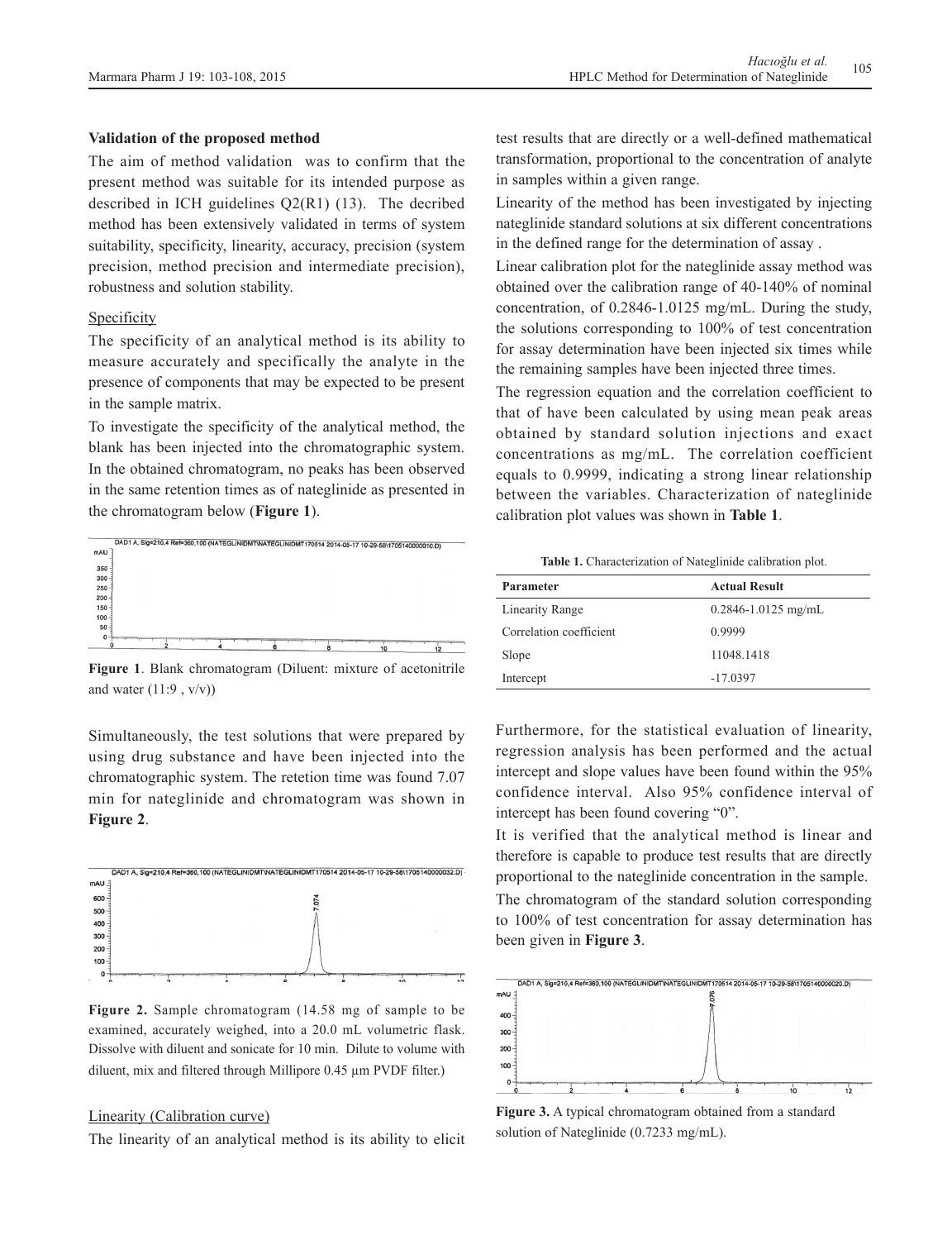## **Accuracy**

The accuracy of an analytical method is the closeness of test results obtained by the method to the true value and is defined as recovery. Recovery is also defined as the ratio of the experimental concentration to the actual concentration. In this validation study, accuracy of the method has been investigated by calculating the recovery values obtained by

analyzing the solutions prepared with nateglinide standard corresponding to 80%, 100% and 120% of the test concentration by using the chromatographic parameters defined in the test procedure. The obtained results are presented in **Table 2**.

| Table 2. Nateglinide accuracy study results. |           |  |
|----------------------------------------------|-----------|--|
| Solution                                     | Recovery% |  |
|                                              | 101.76    |  |
| 80%                                          | 101.36    |  |
|                                              | 101.09    |  |
|                                              | 101.25    |  |
| 100%                                         | 101.10    |  |
|                                              | 100.91    |  |
|                                              | 100.71    |  |
| 120%                                         | 101.01    |  |
|                                              | 101.02    |  |
| Mean of recovery                             | 101.10    |  |
| <b>SD</b>                                    | 2.44      |  |
| RSD%                                         | 0.41%     |  |

Since, each individual recovery value obtained during the accuracy studies for the drug substances has been found in the range of 97.0% - 103.0% which is the acceptance criteria, hence it is determined that the analytical method is accurate and therefore is capable to produce test results that are close enough to nateglinide concentration of the sample.

#### Precision

The precision of an analytical procedure expresses the closeness of agreement (degree of scatter) between a series of measurements obtained from multiple sampling of the same homogeneous sample under the prescribed conditions. In this validation study, precision has been evaluated as: System precision, method precision and intermediate precision.

#### *System Precision*

System precision or repeatability of chromatographic system is a measure of chromatographic system performance.

In order to evaluate the system precision parameter, nateglinide standard solution corresponding to 100% of test concentration has been injected six times and the relative standard deviation of the peak areas has been calculated. The obtained result are presented in **Table 3**.

| Table 3. System precision test results. |                       |  |
|-----------------------------------------|-----------------------|--|
| Injection                               | Nateglinide<br>[Area] |  |
| 1                                       | 7912.51660            |  |
| 2                                       | 7973.67725            |  |
| 3                                       | 7920.51221            |  |
| $\overline{4}$                          | 7926.14307            |  |
| 5                                       | 7970.94971            |  |
| 6                                       | 7935.71436            |  |
| Mean                                    | 7939.91887            |  |
| <b>SD</b>                               | 26.22                 |  |
| RSD%                                    | 0.33                  |  |

Since the relative standard deviation has been found as less than the acceptance criteria, which is 1.0%, it is verified that repeatable results are obtained by the analysis system for the determination of assay.

### *Method precision*

Method precision or repeatability of an analytical method is a measure of an analytical method performance.

In order to evaluate the method precision parameter, six different test solutions prepared by using either drug substance sample have been analyzed and the relative standard deviation of the experimental results have been calculated. The obtained results are presented in the **Table 4**.

| Table 4. Method precision study results. |                 |  |
|------------------------------------------|-----------------|--|
| <b>Test Solution</b>                     | Nateglinide [%] |  |
| 1                                        | 100.94          |  |
| $\overline{2}$                           | 100.80          |  |
| 3                                        | 100.60          |  |
| $\overline{4}$                           | 100.95          |  |
| 5                                        | 100.71          |  |
| 6                                        | 101.01          |  |
| Mean                                     | 100.84          |  |
| <b>SD</b>                                | 0.16            |  |
| RSD%                                     | 0.16            |  |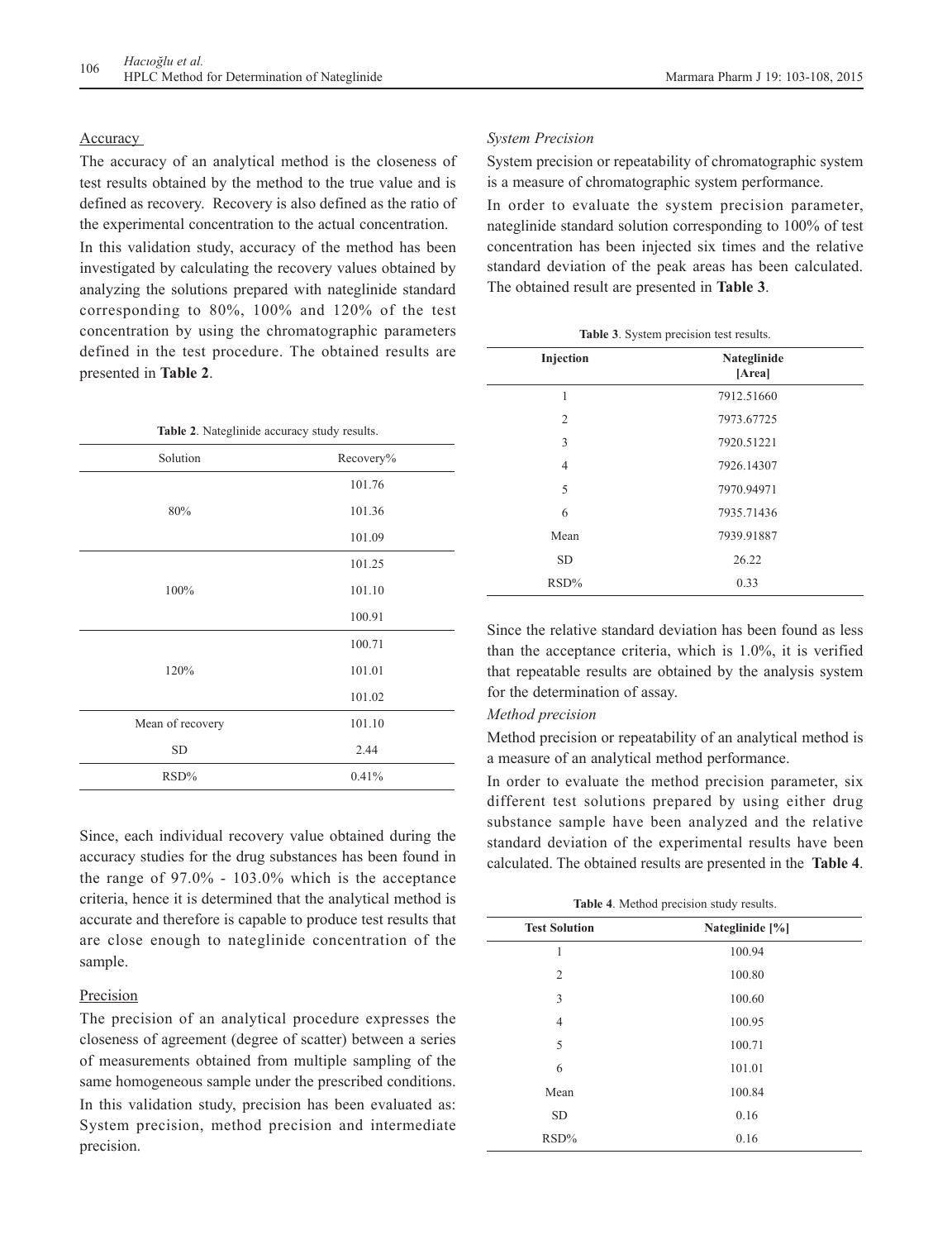Since, the relative standard deviation of the experimental results obtained from the analysis system used to determine the assay has been found as less than the acceptance criteria which is 2.0%, it is verified that the analytical method is capable to produce test results that are unaffected by the small variations within the laboratory or sample handling and preparations.

#### *Intermediate precision*

Intermediate precision is a measure of repeatability within laboratory variation.

In order to evaluate the intermediate precision parameter, six different test solutions prepared by different analysts using either the same drug substance sample have been analyzed by using different chromatographs and the difference of the experimental results obtained by two analysts has been calculated. The obtained results are presented in **Table 5**.

#### **Table 5.** Intermediate precision study results.

| <b>Test Solution</b> | Nateglinide [%]<br>Analyst 1 | Nateglinide [%]<br>Analyst 2 |
|----------------------|------------------------------|------------------------------|
| 1                    | 100.94                       | 101.56                       |
| $\overline{2}$       | 100.80                       | 101.48                       |
| 3                    | 100.60                       | 101.46                       |
| $\overline{4}$       | 100.95                       | 101.04                       |
| 5                    | 100.71                       | 101.34                       |
| 6                    | 101.01                       | 101.17                       |
| Mean                 | 100.84                       | 101.34                       |
| <b>SD</b>            | 0.16                         | 0.20                         |
| $RSD\%$              | 0.16                         | 0.20                         |

Since, the difference between the results obtained by different analysts by using different analysis systems, is less than the acceptance criteria which is 2.0, it is verified that the analytical method used to determine the assay of drug substance, nateglinide is capable to produce test results that are unaffected by the small variations within the laboratory.

## Robustness

The robustness of an analytical method is a measure of its capacity to remain unaffected by small but deliberate variations in method parameters and provides an indication of its reliability during normal usage.

In this validation study, robustness has been evaluated as: Changing of column temperature and flow rate.

In order to evaluate the robustness parameter, three different test solutions which have been prepared by using the same drug substance sample have been analyzed by repeating the analysis sequence at different column temperatures  $(20^{\circ}C,$  $25^{\circ}$ C,  $30^{\circ}$ C) except all the other analytical parameters remaining the same and the difference of the experimental results obtained at different temperatures has been calculated. The obtained results are presented in **Table 6**.

| <b>Table 6.</b> Effect of temperature variation on assay results. |  |  |  |  |  |  |
|-------------------------------------------------------------------|--|--|--|--|--|--|
|-------------------------------------------------------------------|--|--|--|--|--|--|

| <b>Temperature</b> | Assay $(\% )$ |
|--------------------|---------------|
| $20^{\circ}$ C     | 101.57%       |
| $25^{\circ}$ C     | $100.84\%$    |
| $30^{\circ}$ C     | 101.50%       |

Difference between the results obtained at 20°C and 25°C was found 0.72% and difference between the results obtained at  $25^{\circ}$ C and  $30^{\circ}$ C was found 0.66%, with in the acceptance criteria which is not more than 2.0%

In order to evaluate the robustness parameter, three different test solutions which have been prepared by using either the same drug substance sample or the same drug product sample have been analyzed by repeating the analysis sequence at different flow rates (1.3 mL/min, 1.5 mL/min, 1.7 mL/min) except all the other analytical parameters remaining the same and the difference of the experimental results obtained at different temperatures has been calculated. The obtained results are presented in **Table 7**.

**Table 7**. Effect of flow rate variation on assay results.

| Flow rate $(mL/min)$ | Assay $(\% )$ |
|----------------------|---------------|
| $1.3 \text{ mL/min}$ | $100.92\%$    |
| $1.5 \text{ mL/min}$ | 100.84%       |
| $1.7 \text{ mL/min}$ | 101.01 $\%$   |

Difference between the results obtained at 1.3 mL/min and 1.5 mL/min was found 0.08% and difference between the results obtained 1.5 mL/min and 1.7 mL/min was found 0.17%, with in the acceptance criteria which is not more than 2.0%

Since, the difference calculated from the test results obtained at different temperatures and flow rates for the same lot of material is less than the acceptance criteria which is 2.0, it is verified that the analytical method used to determine the assay of drug product is capable capable of test results that are not being affected by the small variations in the method parameters.

#### Solution Stability

In order to evaluate the solution stability, test and standard solutions stored separately at room temperature have been injected to the same chromatographic system and the